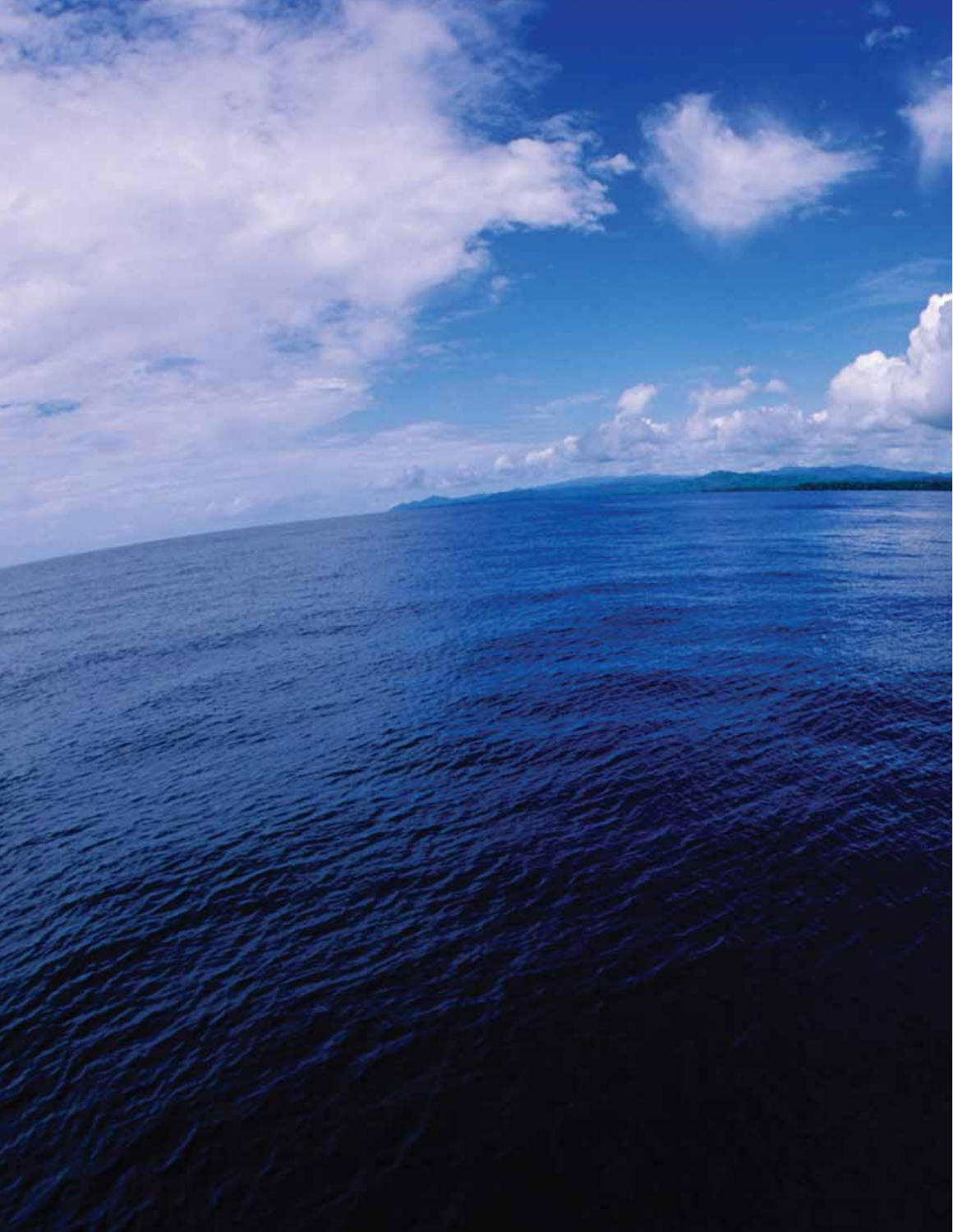# Fluid Body *of* Law

*From Maritime Statutes of Old to New Developments in Wave and Tidal Energy, Ocean Law Continues to Evolve*

### By Melody Finnemore



tal considerations such as the protection of marine life, enforcement of pollution cleanup and guidance on scientific research.

More recently, ocean law plays a key role in the development of alternative energy, the protection of national security and the exploration of new frontiers opening up because of global warming. And yet some elements of ocean law that conjure ancient images of danger on the high seas — such as protection from pirate attacks and claims to shipwreck recoveries — remain as relevant and crucial today as they have been for centuries.

Whether on an international, federal or state level, new issues related to ocean law emerge all the time. Many legal professionals involved in one aspect or another of ocean law say they appreciate the fluidity of the practice area, which is constantly evolving and presents continuous intellectual challenges.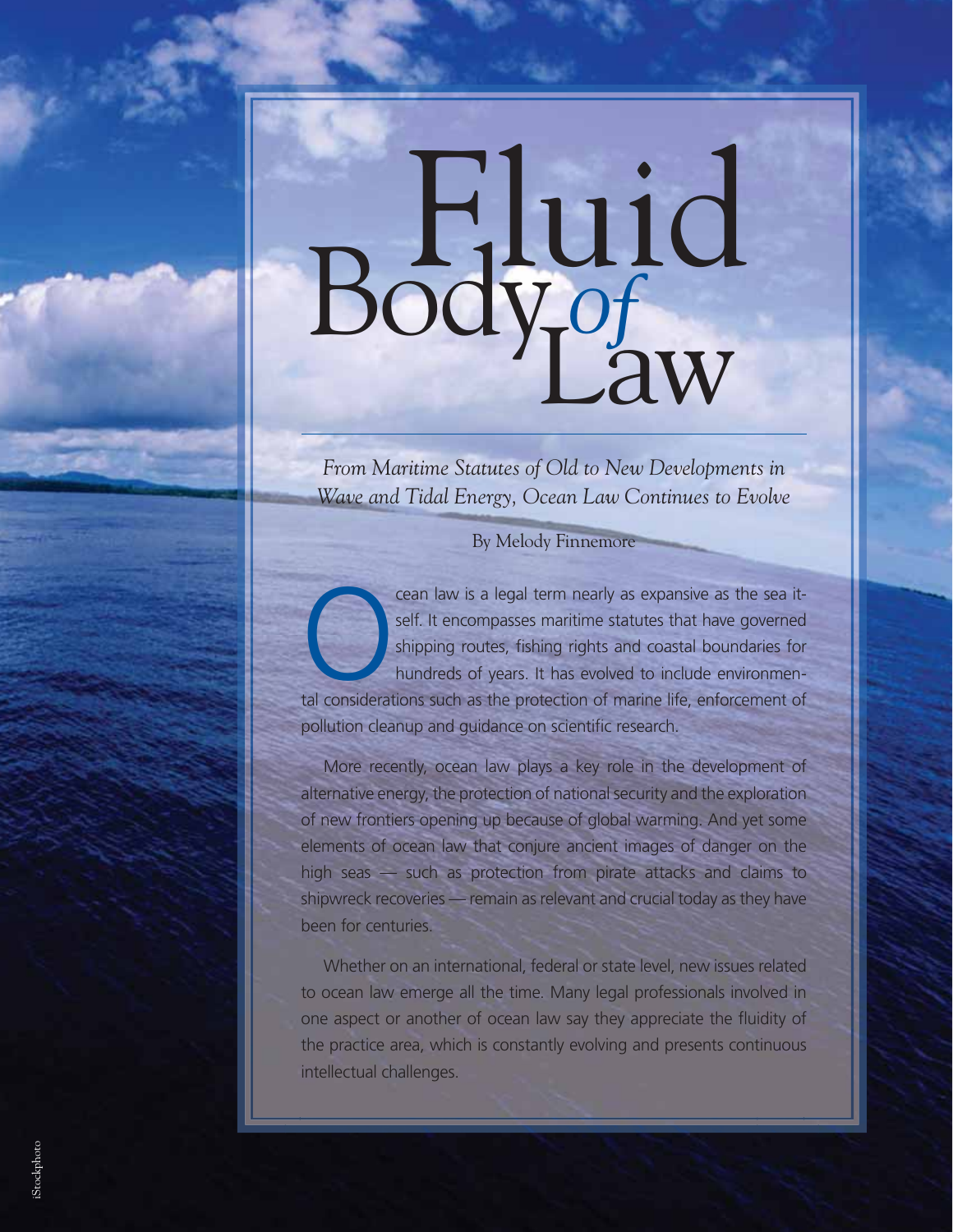Among them is Jack Sterne, a graduate of Lewis & Clark College's Northwestern School of Law, who cut his teeth doing commercial fisheries and marine mammals policy work in Alaska. While there, Sterne partnered with law school classmate Janis Searles Jones, now vice president for national conservation policy and legal affairs for the Ocean Conservancy in Washington, D.C., on litigation involving the protection of Steller sea lions.

Sterne, principal at Bend's Rising Tide Strategies and a renewable energy consultant, co-taught Lewis & Clark's Ocean and Coastal Law course with Searles Jones last fall.

"One of the challenges in teaching ocean law is that there's a lot of law, but not necessarily a lot of case law," he says, noting many of the most interesting questions relate to issues that are still under discussion.

For example, the \$900-million Cape Wind Project off Cape Cod in Massachusetts is slated to become one of the nation's first offshore wind energy farms. However, it has been delayed by opposition and bureaucratic red tape for nearly a decade. When the project was first proposed in 2001, the regulatory framework wasn't even in place to handle the application, Sterne says.

The lack of such a framework led to a regulatory standoff between the Federal Energy Regulatory Commission (FERC) and the U.S. Department of Interior's Mineral Management Service (MMS). The issue was settled in April 2009 with a memorandum of understanding in which the agencies agreed that FERC will issue licenses and MMS will issue leases, easements and other rights-of-way for hydrokinetic projects in waters beyond the Outer Continental Shelf.

Sterne says the FERC-MMS standoff is an example of a fractured governance system in the U.S., in which there are 20-plus agencies involved in regulating various aspects of domestic ocean waters but no comprehensive policy in place.

"The solution to the energy problem is a microcosm of what makes ocean and coastal law interesting," he says. "There is just a ton of really interesting, cutting-edge issues related to the oceans."

### **Ocean Energy Making Big Waves**

Of those cutting-edge issues, wave and tidal energy (or "ocean renewables," in industry lingo) tops the list. Thomas Jensen, an Oregon State Bar member who now practices in Washington, D.C., is a natural resources and energy lawyer whose specialties include hydropower projects on both the East and West coasts.

Jensen has seen marked advancements within the ocean energy industry during the past five years. However, there have been plenty of challenges along the way, too.

"The ocean energy business is a subset of the overall renewable energy sector, but with very peculiar and very intense problems created by the fact that building and operating anything in an ocean environment is extremely difficult, controversial and capital-intensive," he says.

While the wind and solar power sectors have made significant market gains, the marine energy sector lags behind because of the complexities of developing facilities in water and of working within the nation's scattershot regulatory framework.

"There's a real tension between those who want to start building ocean energy projects and the state, federal and, in some cases, tribal governments that are still trying to decide how to govern these actions," Jensen says.

"The regulators, the agencies with jurisdiction of activities occurring at sea, really have not gotten their heads around the type of governance they will bring to those types of developments," he adds. "The agencies are just learning how to say, 'Yes,' or 'Yes, but with lots of conditions,' to this portion of the renewable energy market."

While the recession hasn't helped either, Jensen says the ocean energy business is "struggling successfully" and ultimately will become a substantial part of the world's energy mix.

And, he notes, Oregon is poised as a leader in the movement. From its political backing for renewable energy development to the use of state universities as research platforms, Oregon already is a step ahead of most other states when it comes to ocean energy.

"Oregon can legitimately claim a leadership role here, particularly in wave energy, and whatever does come in the structure of government and business and development, Oregon is going to have an awful lot to say about that," Jensen says.

Already underway here is one of the nation's first commercial wave energy projects. Ocean Power Technologies Inc. (OPT) hired Oregon Iron Works of Clackamas to build the PowerBuoy system it will install off the coast near Reedsport.

The PowerBuoy system, developed after 15 years of research, uses the rise and fall of waves to move the buoy up and down and drive an electric generator inside it. The buoy is expected to generate about 1.5 megawatts of electricity, which will be conditioned and transmitted ashore as high-voltage power via an underwater cable. The Reedsport wave power station will be located about 2.5 miles off the coast and connect directly to the Bonneville Power Administration's Gardiner substation.

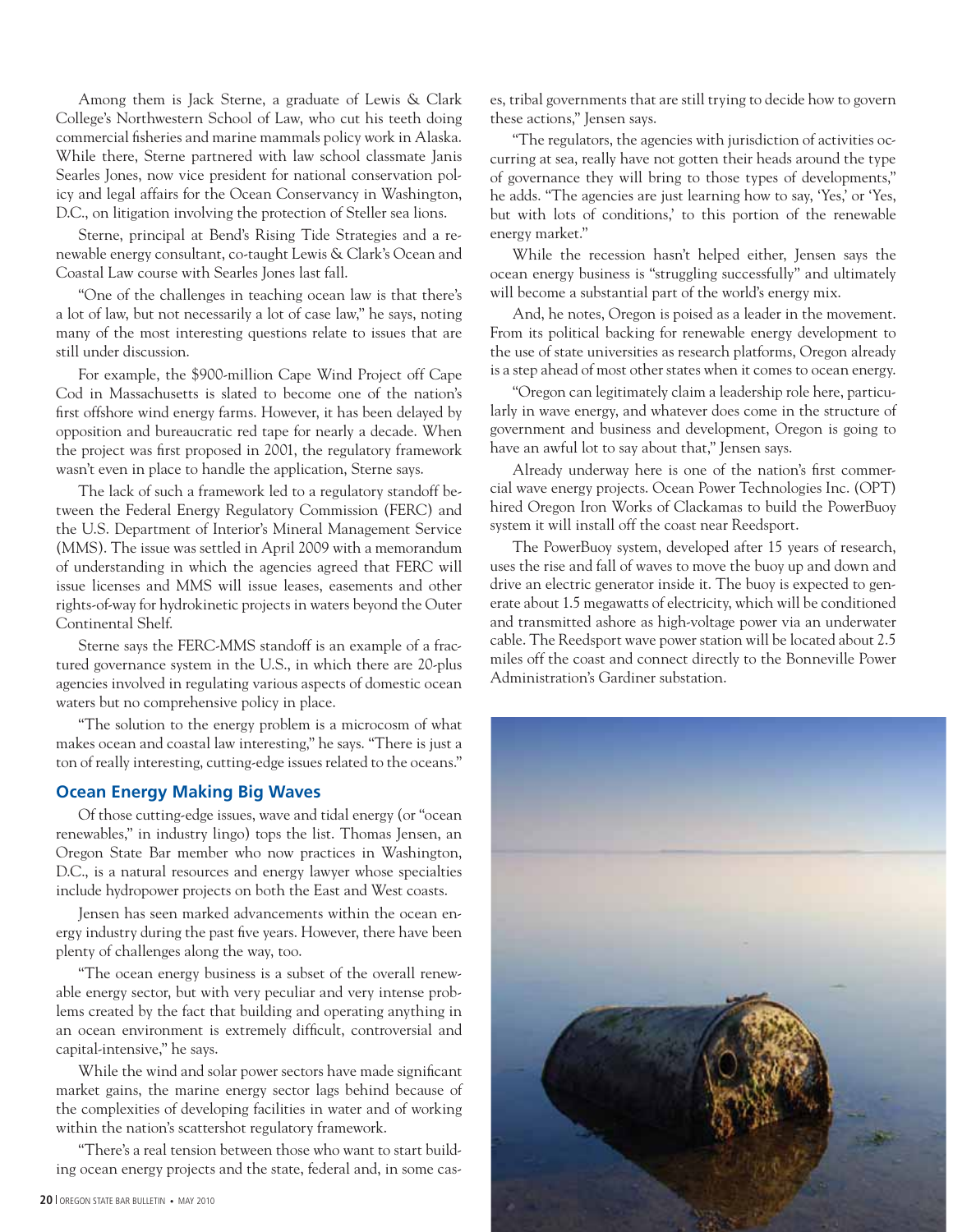OPT plans to place up to 10 of the buoys at Reedsport over the next two to three years with funding from the Department of Energy, federal and state tax credits, and investment from the private sector. PNGC Power may purchase some of the electricity generated from the buoys.

Also on the drawing board are offshore wind farms, which have the potential for great success here because some of the country's strongest winds blow off the Oregon and California coasts.

Bill Holmes, a partner in Stoel Rives' Portland office and chair of its renewable energy initiative, works with clients who want to invest in wave and tidal energy projects. Holmes says that despite the recession, he has several clients — including companies that have developed successful ocean energy projects in the United Kingdom and Portugal — interested in developing facilities in the Pacific Northwest.

"I think we're going to hear more about that in the next year or two as the recession ends and more companies look at coming here," he says.

### **Mapping the Ocean from a New Perspective**

Onno Husing, executive director of the Oregon Coastal Zone Management Association (OCZMA), likens the growing interest in developing ocean energy facilities off the Oregon coast to a modern-day gold rush. One of OCZMA's greatest charges right now is marine spatial planning for the ocean waters reaching three miles off the coast.

This system of mapping overlays is an effort to ensure that all ocean users — from the creatures that live in it to the humans who utilize it for recreation and commercial purposes — get a fair shake, says Husing, a University of Oregon law school grad.

OCZMA's guiding principle is Goal 19 of the state's land-use management plan, adopted during the 1970s. Goal 19 outlines the protection of Oregon's coastal waters, including the preservation of its recreational and commercial fishing grounds.

"Oregon made an enormously large decision way back when to protect not only the ecological value of the environment, but the twin towers of recreational and commercial fishing," Husing says.

Also involved in the marine spatial planning effort is the state's Ocean Policy Advisory Council (OPAC). David Allen, of counsel to Newport's Macpherson, Gintner & Diaz, has been a member of the advisory council since 2005. Last year, he was elected as OPAC's vice chair, and he is co-chair of its Territorial Sea Plan Working Group.

The working group recently completed Part Five of the state's Territorial Sea Plan, which details the decision-making process involved in the development of renewable energy facilities and specifies where those developments can be located.

Approved by the Land Conservation and Development Commission last November, Part Five outlines requirements that are intended to protect marine ecosystems, fishing grounds and coastal communities from the potential negative impacts of renewable energy facility siting, development, operation and decommissioning.

OPAC also crafted House Bill 3013, passed during the 2009 legislative session, which established pilot marine reserves at Ot-



ter Rock and Redfish Rocks, and targeted potential marine reserves at Cape Falcon, Cascade Head, Cape Perpetua and Cape Arago-Seven Devils.

Allen says OPAC's biggest achievement is to generate a collaborative atmosphere among vastly divergent interest groups.

"Over the past couple of years, I think OPAC has really developed into a council that is working well in addressing the concerns of….all the various stakeholders," he says. "OPAC is one of the forums where we need to discuss these ocean issues so we can forward recommendations and they can be signed into law. I look at OPAC as a vital organization that will continue to be important going into the future."

### **All Waters Lead to Newport… and Corvallis**

As Oregon establishes itself as a national leader in ocean energy, the city of Newport and Oregon State University are forging the way. OCZMA and OPAC's Allen both call Newport home, and the National Oceanic and Atmospheric Administration last summer selected Newport as the headquarters for its Pacific fleet.

Plans for NOAA's new \$19 million operations center include office and warehouse space, berthing for the four NOAA ships home-ported at the center and up to two visiting ships, and environmentally sustainable main buildings. Once completed in June 2011, the facility is expected to generate up to 250 local jobs.

Newport also is home to the Hatfield Marine Science Center, established 40 years ago as a marine laboratory for Oregon State University. OSU, a forerunner in wave energy research, formed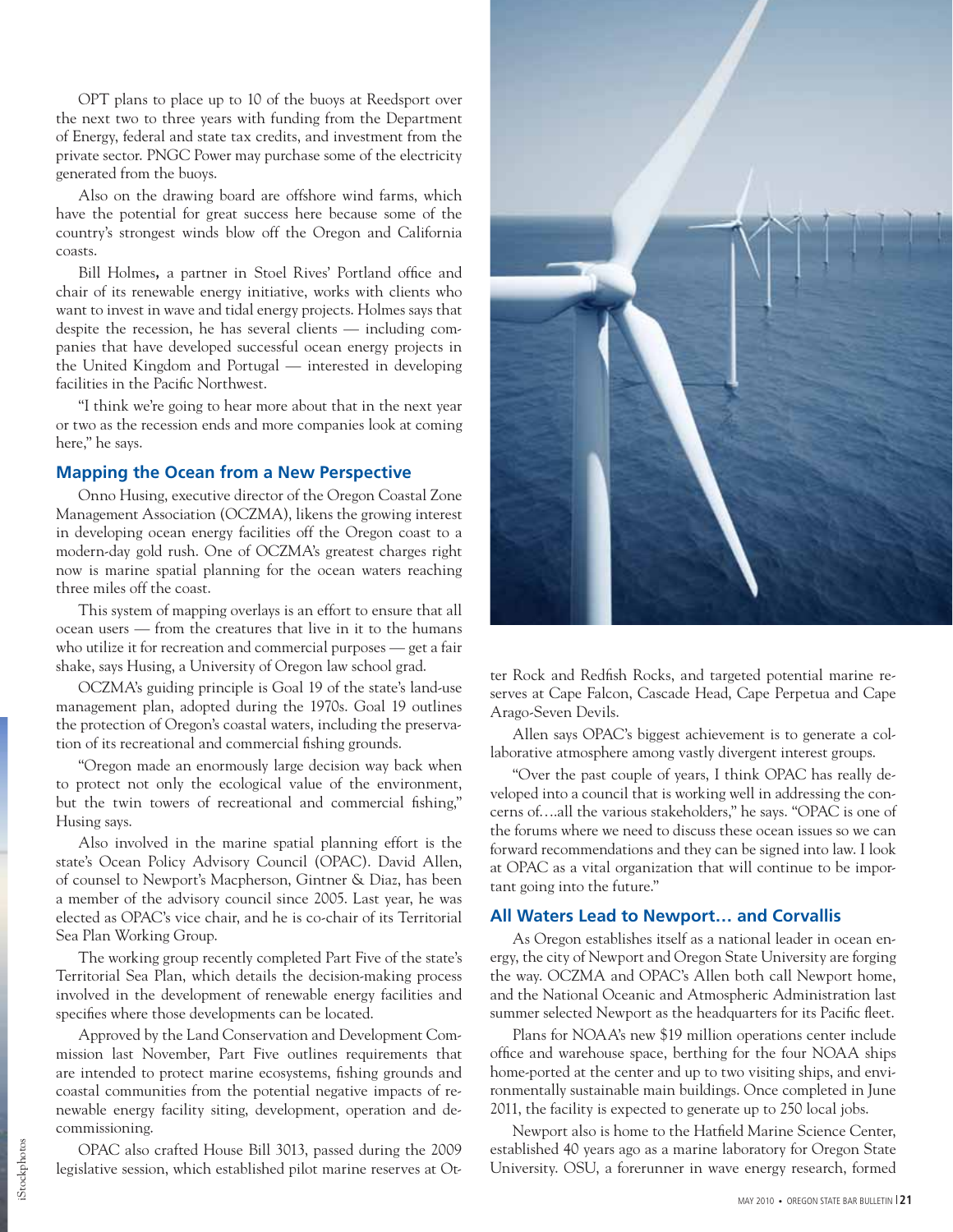

Choosing to do something or to do nothing-they both affect your future. Earning an Oregon Executive MBA can change a career path. Our innovative program is focused on helping high potential leaders reach farther. Take the next step at oemba.uoregon.edu.

Now Accepting Applications. Call (503) 276-3622 or toll-free (866) 996-3622



A University of Oregon degree in partnership with Oregon State University and Portland State University

YEARS CELEBRATING TWENTY-FIVE



# PAUL R. DUDEN Mediation

- Mediation for Northwest Lawyers and their Clients
- Schedule online at www.DudenMediation.com

Paul@DudenMediation.com 503-936-9176

the Northwest National Marine Renewable Energy Center in a partnership with the University of Washington, which focuses on tidal energy. Both universities collaborate with each other and the National Renewable Energy Laboratory on research, education and outreach.

And, in a delightful twist of serendipity, NOAA is headed by former Oregon State University professor Jane Lubchenco. Lubchenco, one of the country's most prominent marine biologists, is the first woman and the first marine ecologist to lead NOAA.

Not to be left out, the U.O. has a place in the state's prominence in ocean-related issues. Richard Hildreth, director of the U.O.'s Ocean & Coastal Law Center, is a member of the U.S. Interior Department's Outer Continental Shelf Scientific Committee, which gathers for an annual peer-review meeting to provide guidance for the government.

And Alexandra Leumer, a recent U.O. law school grad, is working as an ocean policy analyst for the Environmental Defense Fund on a contract basis. Leumer says her law degree as well as internships with environmental nonprofits and federal agencies — has helped her build experience in a field in which she hopes to specialize.

 "Just being familiar with the environmental laws and policies and how they are developed, being able to look through those has helped a lot," she says.

As a new generation of attorneys interested in ocean law emerges, they will have plenty of territory to explore. Unfortunately, one of the most pressing issues also is one of the oldest: how to determine who is responsible for cleaning up the often devastating spills, dumps and debris that pollute the seas and harm marine life.

Just a few weeks ago, in response to a lawsuit filed by the Center for Biological Diversity, the Environmental Protection Agency agreed to regulate ocean acidification under the Clean Water Act.

According to the center, the lawsuit was the first to address ocean acidification, which results from the ocean's absorption of carbon dioxide from the atmosphere, increases its acidity and changes the chemistry of seawater. The primary known consequence of ocean acidification is that it impairs the ability of marine animals to build and maintain the protective shells and skeletons they need to survive.

"Ocean acidification is global warming's evil twin, and CO2 (carbon dioxide) pollution is one of the biggest threats to our marine environment," Miyoko Sakashita, the center's oceans director, says. "We need prompt action to curb CO2 emissions to avoid the worst consequences of acidification."

Sakashita says the center's settlement with the EPA sets the stage to combat ocean acidification with one of the nation's strongest water-quality laws. "We already have the legal tools we need to limit ocean acidification, and the Clean Water Act has a history of success reducing pollution."

According to the center, scientists have confirmed widespread ocean acidification due to carbon dioxide pollution. A survey off the U.S. West Coast showed that waters affected by ocean acidi fication are upwelling onto the continental shelf and exposing marine life in surface waters to corrosive conditions. Areas of the Arctic are expected to become corrosive by 2016.

iStockphotos

Stockphotos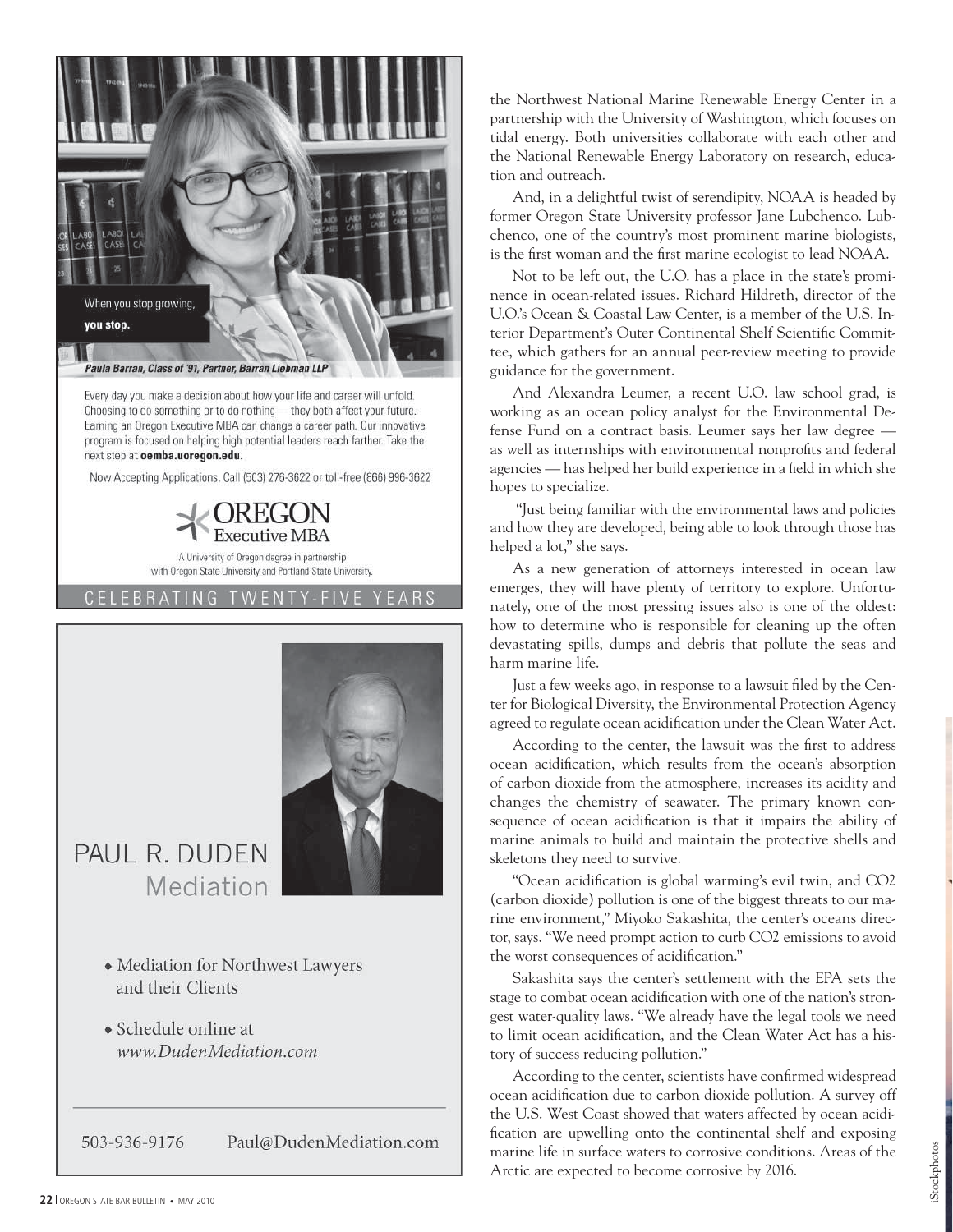### **Pressing for Ratification of Law of the Sea Treaty**

Michael Becker, a commercial litigator in New York, has been intrigued by international disputes, ocean law and the United Nations Convention on the Law of the Sea (UNCLOS) since he was a law student a decade ago.

"Ocean law encapsulates so many issues related to international law. Some examples are the Somali piracy problem, fisheries development, international borders and development in the Arctic," he says. "And there are so many issues that tie into the law of the sea that also tie into environmental issues and even state-to-state issues."

As the United Nations negotiated the current Law of the Sea Treaty during the 1970s, the U.S. was among those at the forefront of the process. The treaty was intended to establish a comprehensive set of rules governing the oceans and to replace two previous, outdated conventions.

The Law of the Sea Treaty calls for technology and wealth transfers from developed to undeveloped nations. It also requires parties to the treaty to adopt regulations and laws to control marine pollution.

In addition, the treaty establishes specific jurisdictional limits on the ocean area that countries may claim, including a 12-mile territorial sea limit and a 200-mile exclusive economic zone limit.

Proponents believe the treaty upholds a system of property rights for mineral extraction in deep seabeds, making the investment in such ventures more attractive. However, the treaty has its share of opposition, including — at least initially — the United States.

President Ronald Reagan rejected the treaty in 1982 because of rules regarding seabed mining, which he believed would



# **RICHARD G. SPIER MEDIATOR**



Highly experienced-full-time neutral since 1992

Business & commercial; personal injury; employment; real estate & construction

> Listed for Alternative Dispute Resolution in The Best Lawyers in America®

## 503-284-2511

Fax 503-284-2519

rspier@spier-mediate.com www.spier-mediate.com 2536 N.E. 28th Avenue - Portland, Oregon 97212-4916